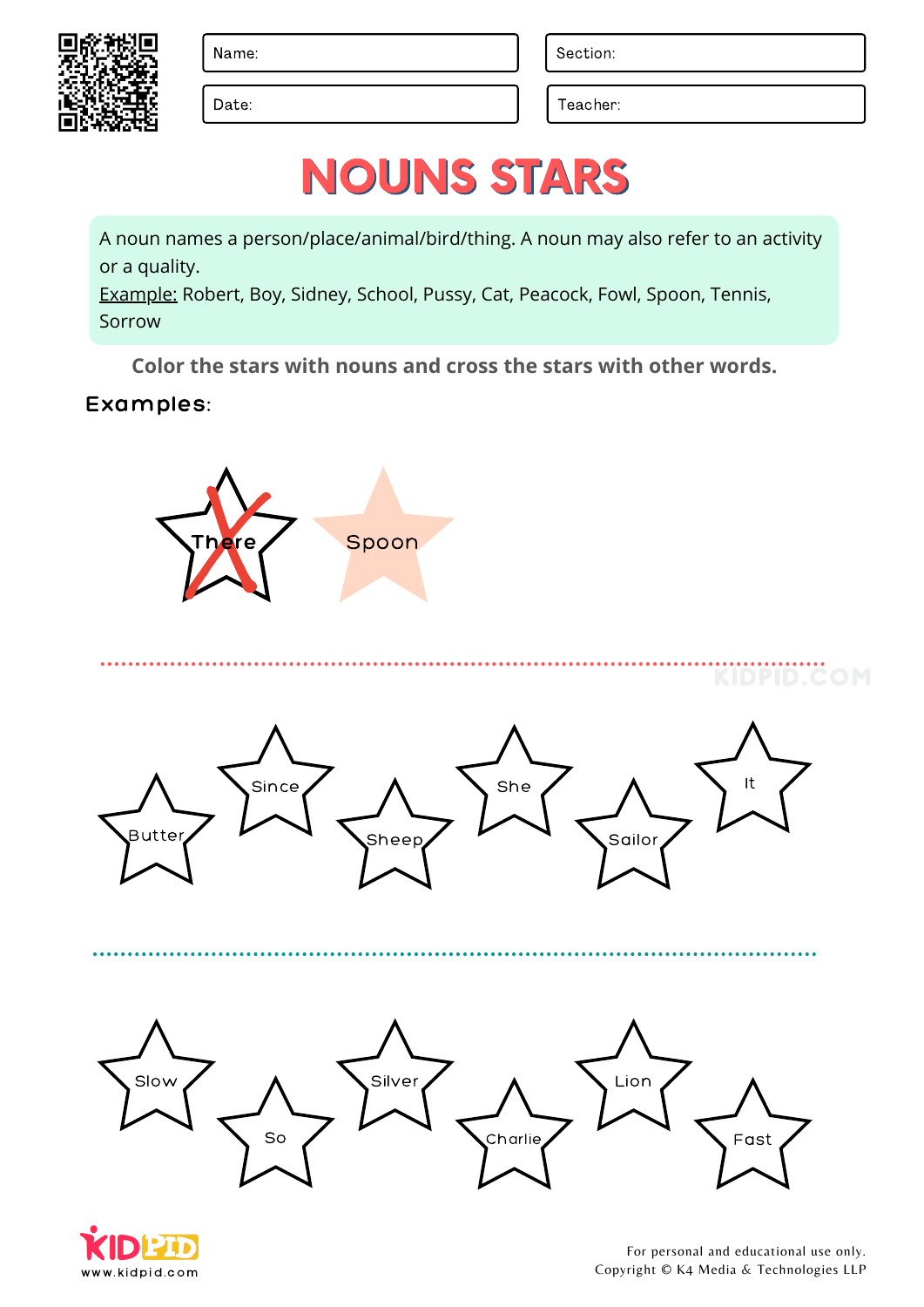

Date: Date: Teacher: Teacher: Teacher: Teacher: Teacher: Teacher: Teacher: Teacher: Teacher: Teacher: Teacher: Teacher: Teacher: Teacher: Teacher: Teacher: Teacher: Teacher: Teacher: Teacher: Teacher: Teacher: Teacher: Tea



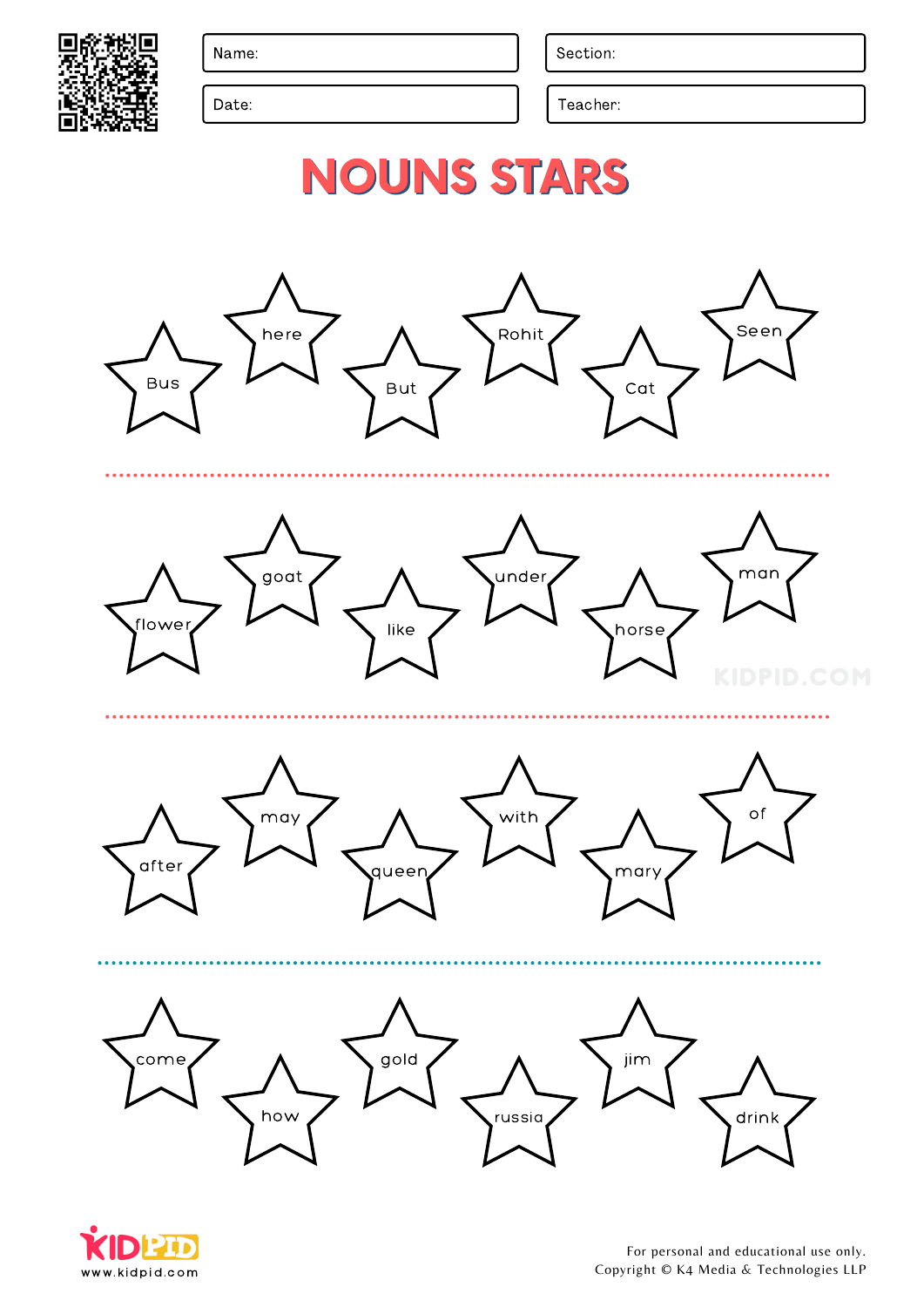

Date: Date: Teacher: Teacher: Teacher: Teacher: Teacher: Teacher: Teacher: Teacher: Teacher: Teacher: Teacher: Teacher: Teacher: Teacher: Teacher: Teacher: Teacher: Teacher: Teacher: Teacher: Teacher: Teacher: Teacher: Tea



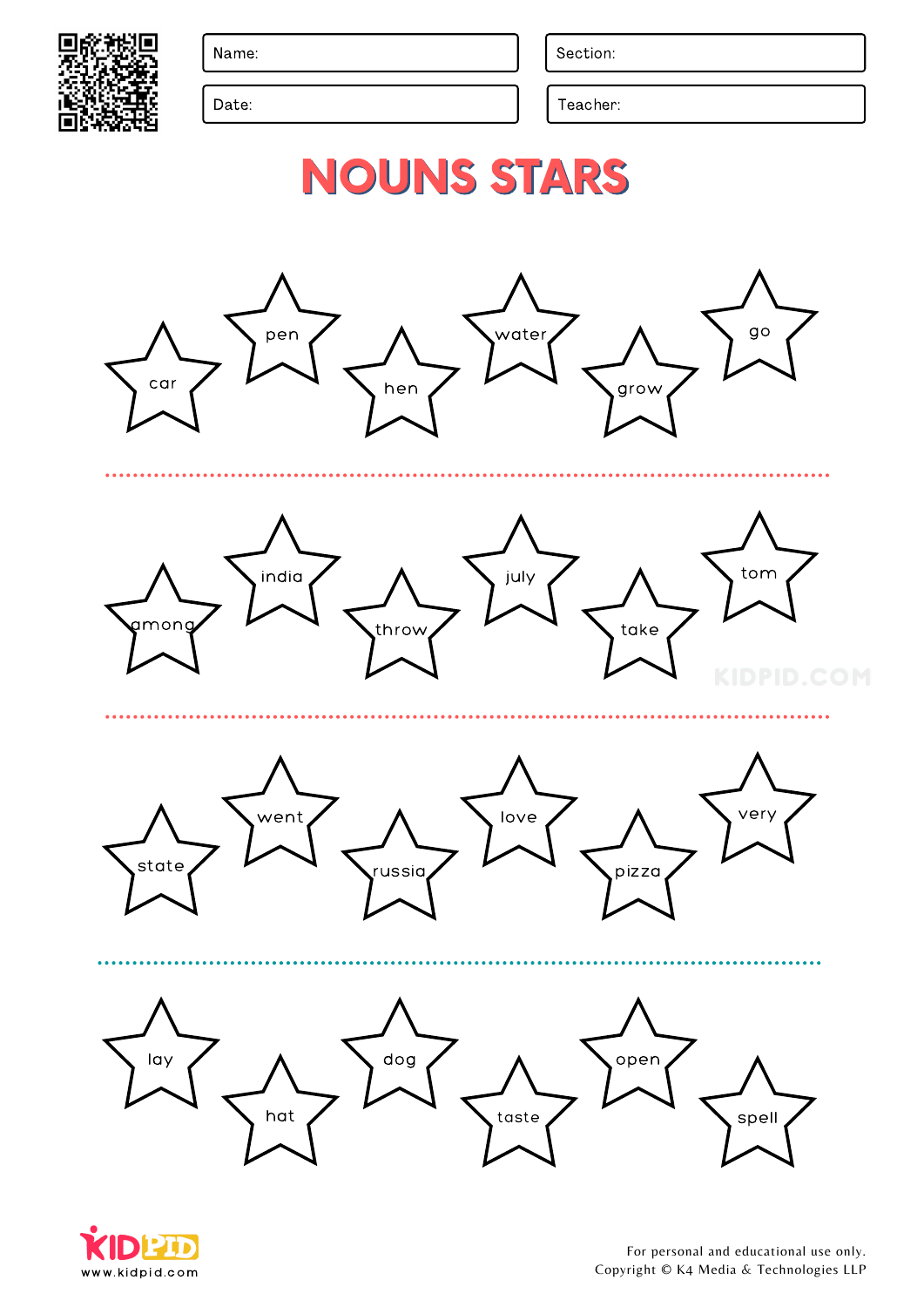

Date: Date: Teacher: Teacher: Teacher: Teacher: Teacher: Teacher: Teacher: Teacher: Teacher: Teacher: Teacher: Teacher: Teacher: Teacher: Teacher: Teacher: Teacher: Teacher: Teacher: Teacher: Teacher: Teacher: Teacher: Tea



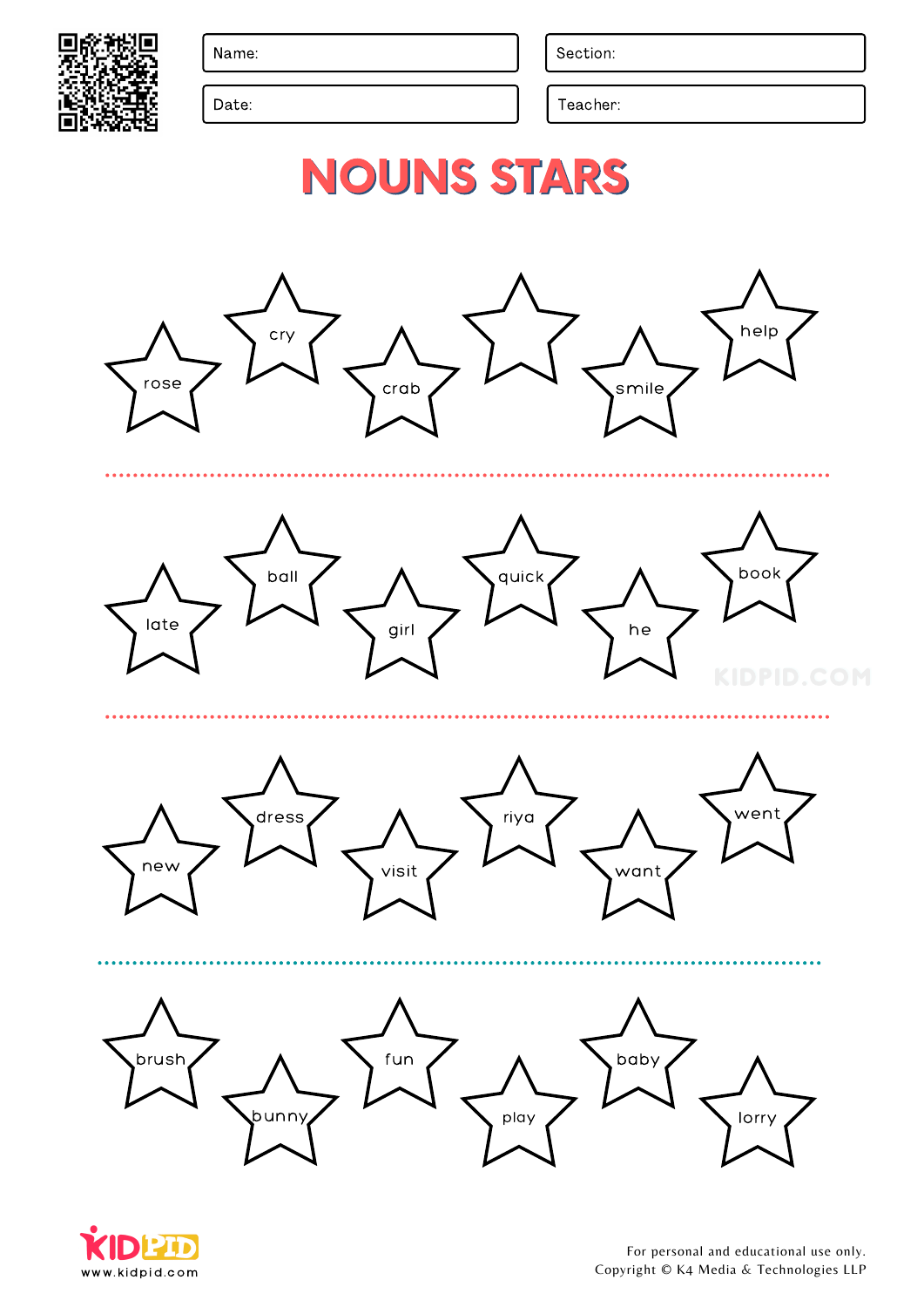

Date: Date: Teacher: Teacher: Teacher: Teacher: Teacher: Teacher: Teacher: Teacher: Teacher: Teacher: Teacher: Teacher: Teacher: Teacher: Teacher: Teacher: Teacher: Teacher: Teacher: Teacher: Teacher: Teacher: Teacher: Tea